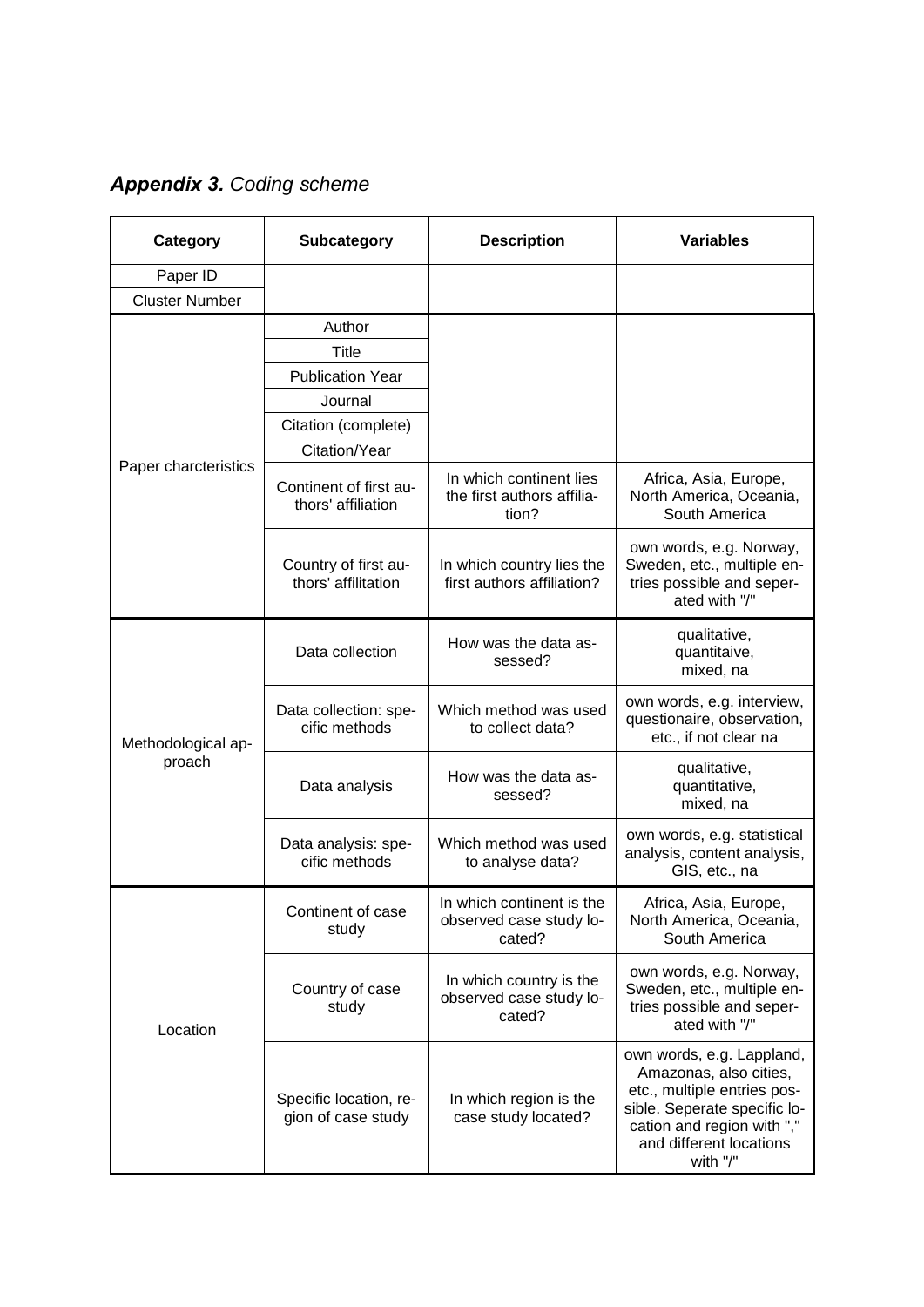| Stakeholder in fo-<br>cus                    | Kind of group                | Which kind of group is<br>observed or worked with<br>in the case study?           | local, indigenous, local<br>and indigenous, na                                                                                                                                                                           |
|----------------------------------------------|------------------------------|-----------------------------------------------------------------------------------|--------------------------------------------------------------------------------------------------------------------------------------------------------------------------------------------------------------------------|
|                                              | Name of community            | Which explicit commu-<br>nity is observed or<br>worked with in the case<br>study? | own words, e.g. Sami, In-<br>uit, etc., multiple entries<br>possible, if no community<br>name mentioned na.<br>Seperate different com-<br>munities with "/" and put<br>further description of cum-<br>munity in $"()"$ . |
|                                              | Explicit stakeholder         | Which explicit stake-<br>holder group is worked<br>with in the case study?        | own words, e.g. fisher,<br>hunter, households, com-<br>munity, etc., multiple en-<br>tries possible                                                                                                                      |
| Transformation/<br><b>Transition/ Change</b> | Use of words in the<br>paper | Which terms are used in<br>the paper?                                             | transformation, transition,<br>change;<br>multiple entries possible.<br>If there is a strong focus<br>on only one of the words,<br>put the number of mention<br>of the other not focused<br>words in $"()"$              |
|                                              | Application                  | In which context is the<br>term used?                                             | own words: e.g. social-<br>ecological transformation,<br>environmental change,<br>etc.                                                                                                                                   |
|                                              | Category                     | Which category de-<br>scribes the context of<br>the term 'change'?                | environmental, climate,<br>social-ecological, species                                                                                                                                                                    |
|                                              | Definition                   | Is there a definition of<br>transformation/transi-<br>tion/ change mentioned?     | $0$ (no), $1$ (yes)                                                                                                                                                                                                      |
|                                              |                              | Which definition is men-<br>tioned?                                               | quote of the definition, if<br>not mentioned na                                                                                                                                                                          |
|                                              | Reference                    | Is the definition con-<br>nected to a specific ref-<br>erence?                    | $0$ (no), $1$ (yes)                                                                                                                                                                                                      |
|                                              |                              | Which reference is<br>used?                                                       | complete reference, multi-<br>ple entries possible, if not<br>mentioned na                                                                                                                                               |
| <b>ILK</b>                                   | Use of words in pa-<br>per   | Which terms are used in<br>the paper?                                             | indigenous, traditional, lo-<br>cal (environmental/eco-<br>logical) knowledge, multi-<br>ple entries possible                                                                                                            |
|                                              | Definition                   | Is there a definition of<br>ILK mentioned?                                        | $0$ (no), $1$ (yes)                                                                                                                                                                                                      |
|                                              |                              | Which definition is men-<br>tioned?                                               | quote of the definition, if<br>not mentioned na                                                                                                                                                                          |
|                                              | Reference                    | Is the definition con-<br>nected to a specific ref-<br>erence?                    | $0$ (no), $1$ (yes)                                                                                                                                                                                                      |